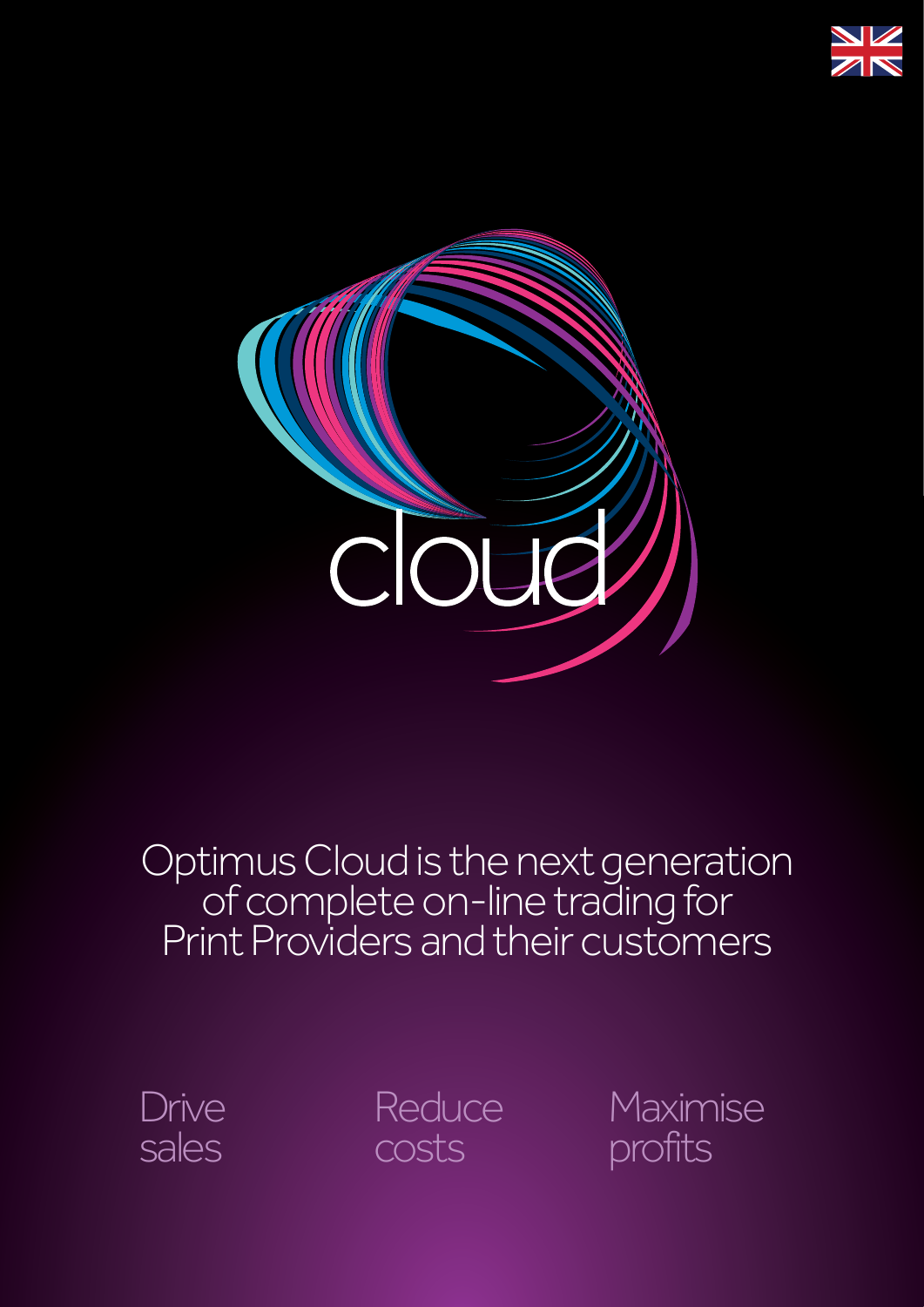

## Optimus Cloud Variable Data Orders

Going far beyond business cards and stationery products, Optimus Cloud Variable Data Orders offers seamless integration with Adobe InDesign by using idml, the xml-format of Adobe Indesign. Ordered products can be downloaded as PDF's or Adobe Indesign files, thereby ensuring that the Print Provider can post-process with Adobe Indesign. The intelligent image server can handle most formats; gif, png, jpeg, bmp and even vector based eps.

Print Providers are able to import and export their customer specific Indesign templates into Optimus Cloud Variable Data Orders Module. The customer can access the templates and directly edit, save, delete and order their products. Copy, paste and undo/redo, make the editor suitable for complex designs with all changes being immediately visible in WYSIWYG.

Optimus Cloud Variable Data Orders editor's possibilities are almost limitless and support editing of: text, polygons, transparency, alignment, rotation and a lot more.

After the customer has completed modifications of the template, they simply click the order button; the product is then ordered and moved to their shopping cart for final order submission.

The order is automatically converted within Optimus dash into a full production job. A print ready PDF file is also generated and is submitted to the Print Providers pre-press system or digital press; the customer then receives notification that the order has been received. All processes are completed with no intervention from the Print Provider!

### PERSONALISATION, CONTROL AND FLEXIBILITY FOR YOU AND YOUR CUSTOMERS

# Optimus Cloud Fast Orders

To unify and give customers complete control of their branding, Optimus Cloud Fast Orders allows the Print Provider to 'post' thumbnails of standard static products and harness the power and unrivalled flexibility of the dash Sales Enquiry System for more complex products.

The customer can search and identify the products they wish to order, complete the number required and click to order, these items will appear in their shopping cart for final order submission. Once submitted, the order is automatically converted within Optimus dash into a full production job. The customer will receive notification that the order has been received. All processes are completed with no intervention from the Print Provider!

### MAKE IT EASY FOR YOUR CUSTOMERS TO BUY!

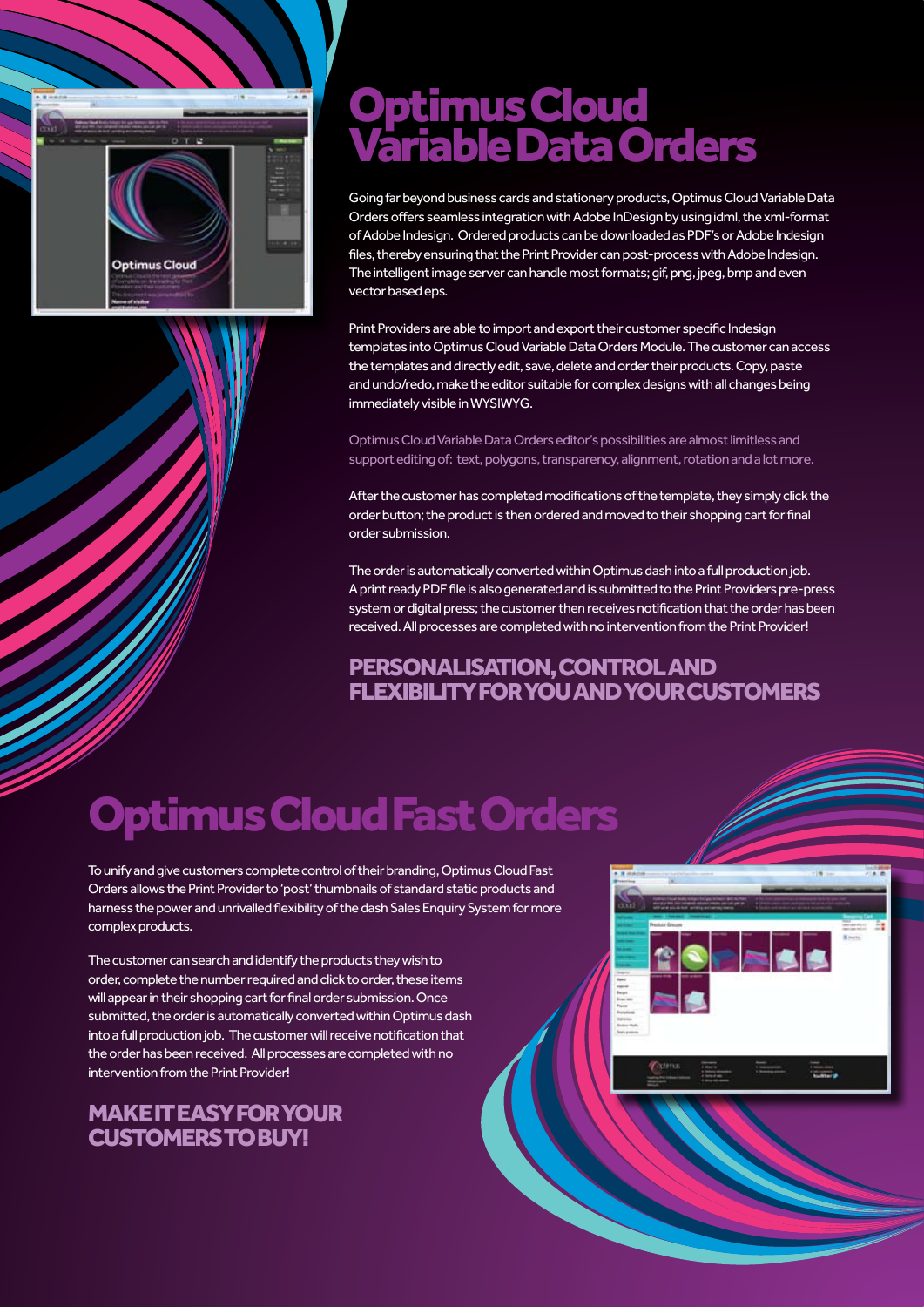

## Optimus Cloud Stock Orders

This has been specifically designed to enable Print Providers to offer finished goods for sale online. The customer is able to view stock levels to ensure there are sufficient finished goods available for their order, if not; the customer can simply re-order the items required. Again, the items will appear in the customers shopping cart for final order submission. Once ordered, the requirement will appear within Optimus dash or Optimus 2020 with an order confirmation going back to the customer. A sales order will then automatically be raised within the Optimus systems ready for fulfilment. All processes are completed with no intervention from the Print Provider!

### MAKE IT EASY FOR YOUR CUSTOMERS TO RE-ORDER ANY PRODUCT FROM PAPERCLIPS TO PRINT!

# Optimus Cloud Fast Quotes

The award winning attributes of Optimus dash have been incorporated into the user experience for the Print Buyer. Harnessing the power and unrivalled flexibility of the dash Sales Enquiry System, Optimus Cloud Fast Quotes provides instant, accurate and consistent quotations of products specified within Optimus dash, to the Print Buyer

Optimus Cloud Fast Quotes provides the Print Buyer with a price on screen; the Print Buyer can request a hard copy quote with a simple click. The order will then appear in the customer shopping cart for final submission. Once submitted, the order will automatically appear in Optimus dash as either a full production job or can be held in an order queue for a final check. All processes are completed with no intervention from the Print Provider!

### INSTANT RESPONSE; MAKE IT EASY FOR YOUR CUSTOMERS TO BUY!

| <b>SERVICE</b><br>The Rocker           | m.<br>and a factor of the co-                                                                                                                                                           |                                 | The State State                                                                                        | ۰<br>×                                           |
|----------------------------------------|-----------------------------------------------------------------------------------------------------------------------------------------------------------------------------------------|---------------------------------|--------------------------------------------------------------------------------------------------------|--------------------------------------------------|
| doud                                   | <b>Spinso Goul Institute for aproximate No. 6. Area</b><br>at de sous PMS. Dan membran a column i messo al qui ser que ser-<br>Anticho de planes de sin el , primeiro anticomente memor |                                 |                                                                                                        |                                                  |
| <b>Top op Bands</b><br>Express 1<br>سد | ٠<br>came Diet<br>$\frac{1}{4 \text{ Npc}}$<br>City is copied<br>last 10-230 distant pre-<br>tell i Thank<br>Am a fhann<br><b><i><u>Address</u></i></b>                                 | ¥<br>x<br>Chestine<br>4 Newtons | <b>The Co</b><br>-<br>Pres.<br>÷<br>E<br>Ë<br><b>Distance Fax</b><br><b>Mount</b><br><b>Text Price</b> | <b>COLOR</b><br>Î<br>법<br>ë<br><b>NS</b><br>14/4 |
| $\frac{1}{m}$                          | ×<br><b>heliotypics</b><br>12.<br>Ξ                                                                                                                                                     |                                 |                                                                                                        |                                                  |
|                                        | <b>Some</b>                                                                                                                                                                             | min<br>$1 - 1 - 1$              |                                                                                                        |                                                  |



## Optimus Cloud Customer View

Optimus Cloud Customer View provides simple and easy access for the Print Buyer to view anything that has happened, is happening, or is planned. A full and comprehensive view of sales, financial or production information including: invoices, jobs in production, jobs finished and delivered, quotations, stock levels and job history is available; with the ability to re-order against a historical job.

All information available to the customer is a filtered and controlled view of the information which resides within Optimus dash or Optimus 2020. All customer views and access are completed with no intervention from the Print Provider!

### EMPOWER YOUR CUSTOMERS AND REDUCE YOUR COSTS!